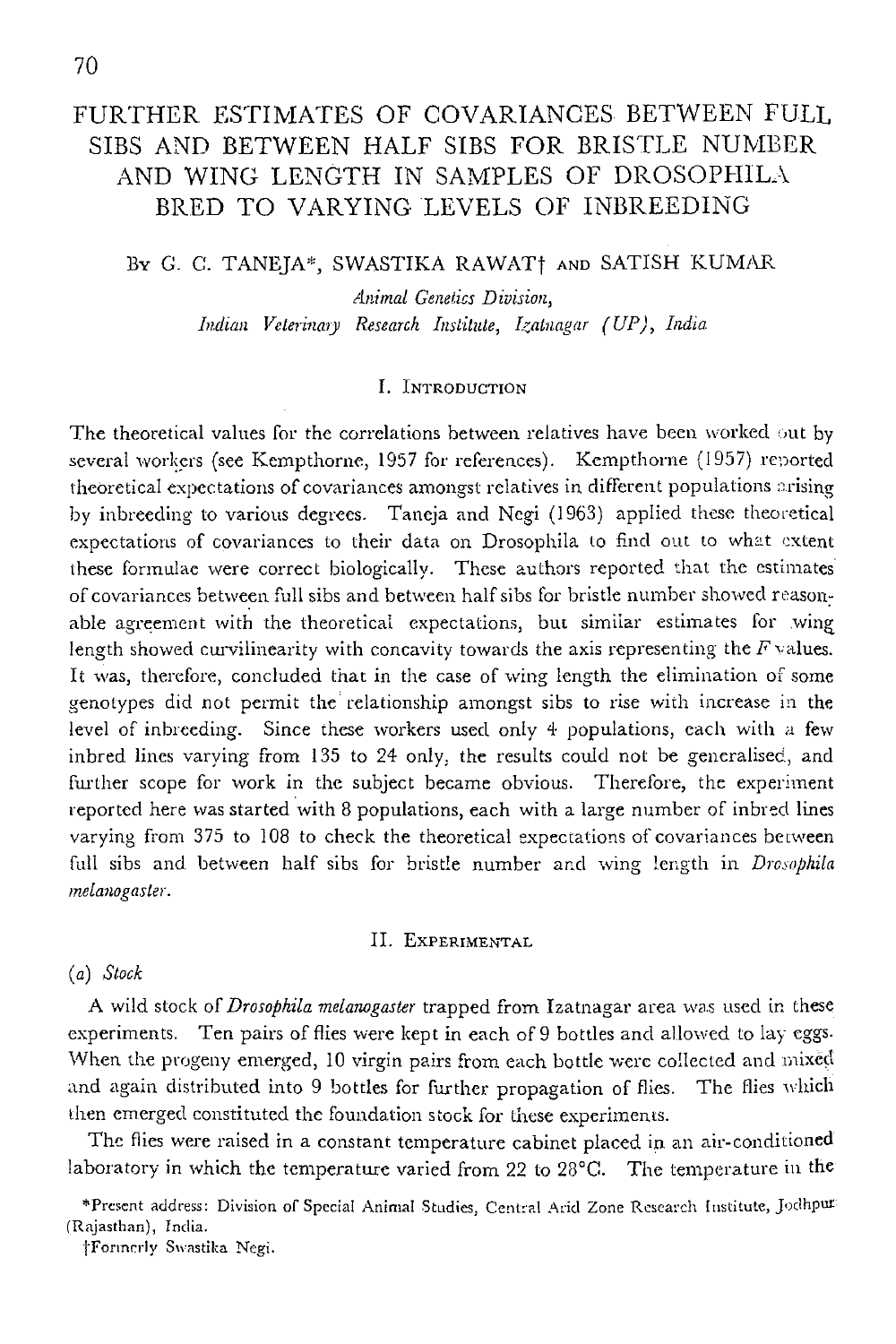constant temperature cabinet was  $25\pm1^{\circ}$ C. The bottles or the test tubes in which the flies were raised contained Burdick medium (Burdick, 1954). On the average, the *food* and temperature conditions of the experimental stock were uniform throughout the period of work.

# *(b) Inbred Popzdations*

Eight random samples were taken from the foundation stock. Each sample consisted of 375 pairs, each pair raised in a single test tube. Full sib mating was done in each tube. The populations which were to be bred to a high level of inbreeding were started first and those required for a low level were started later. In this way, the breeding programme was arranged in such a manner that all populations bred to varying levels of inbreeding, were ready for measurement in as short a period as possible. This ensured possible elimination of some variances between measurements.

Each of these 8 populations were inbred to F values of 0.000, 0.250, 0.375, 0.500,  $0.672$ ,  $0.734$ ,  $0.785$  and  $0.908$  respectively. After breeding each population to a particular level of  $F<sub>z</sub>$  random mating was done by taking a male from one tube and mating it to two females, drawn from different, separate tubes. After mating for three days, each female was transferred to a new tube containing medium. When the progeny emerged, only four females per dam were randomly collected, and the characters under study were measured on them. This plan provided data on both full sibs and half sibs.

# *(c) Characters studied*

Two characters were studied,  $(i)$  bristle number and  $(ii)$  wing length.

Bristle numbers on the 4th and 5th abdominaI segments were counted. The sum of the counts of bristles on the 4th and 5th segments was used in the entire experiment since the repeatability of the sum for the two segments was higher than that for each segment (Taneja and Negi, 1963).

The wing length was measured in mm. This measurement was taken along the length of the 4th longitudinal vein extending from the second basal cell to its termination at the tip of the wing. The procedure was essentially the same as used by Robertson and Reeve (1952b).

# *(el) Statistical analysis*

*(i) Algebraic model:* The following model was used for the estimation of components of variances :

Suppose there are m sires, the *i*th sire mated to  $n_i$  dams; and a random sample of  $h_{ij}$  offspring is measured from each site-dam mating. The model is:

| $\mathcal{X}_{ijk} = u + s_i + d_{ij} + e_{ijk}$            |
|-------------------------------------------------------------|
| $i=1,2,\ldots,\ldots,\ldots,\ldots,\ldots,m$                |
| $j=1,2,\ldots,\ldots,\ldots,\ldots,\ldots,\ldots,n_i$       |
| $k = 1, 2, \ldots, \ldots, \ldots, \ldots, \ldots, p_{ij};$ |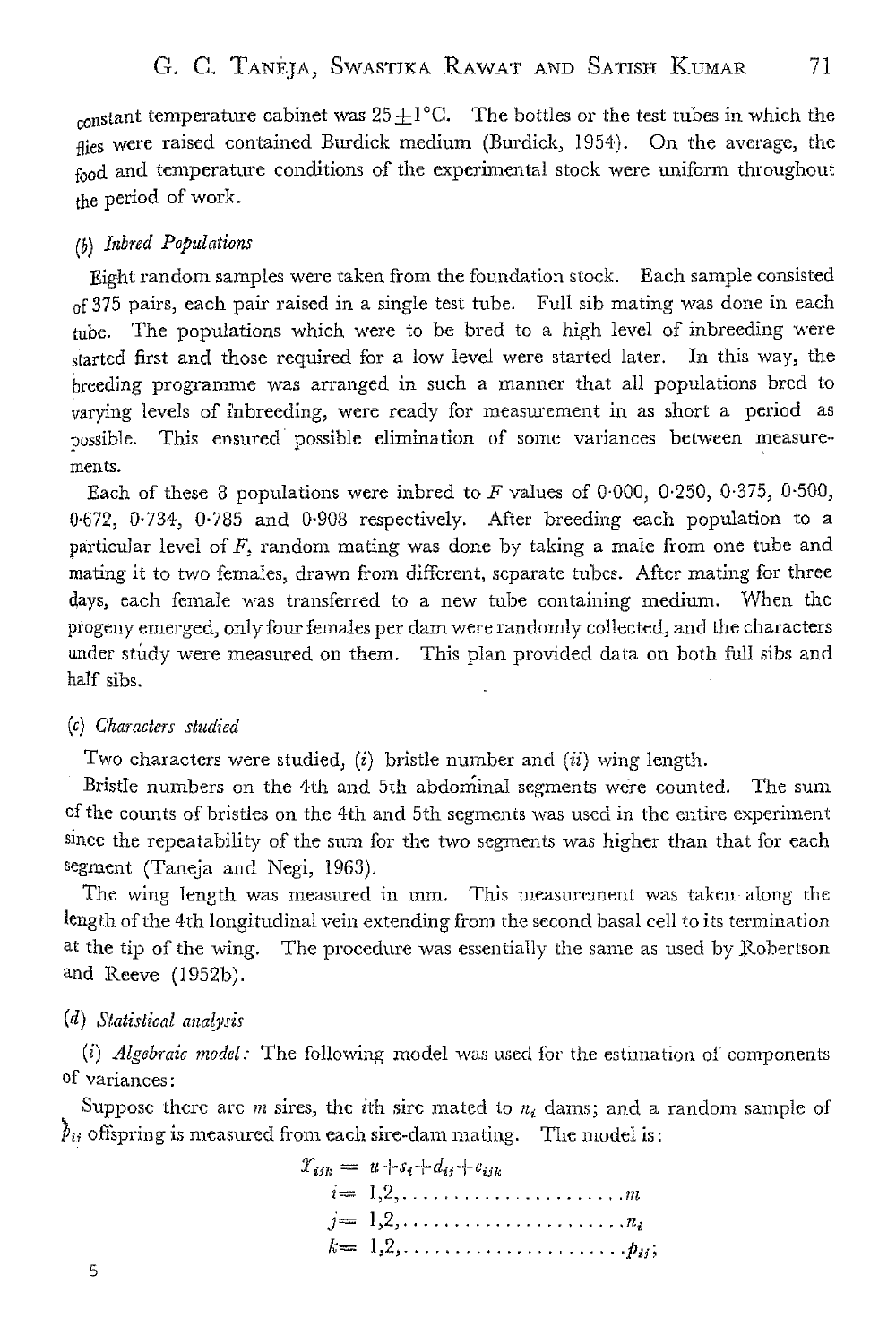$\gamma_{ijk}$  is the observation (bristle number or wing length) on the kth offspring of the ith dam mated to ith sire;  $s_i$ ,  $d_{ij}$  and  $e_{ijk}$  are taken to be random variables normally and independently distributed with means zero and variances  $\sigma_s^2$  (between  $s_i$ <sub>res)</sub>  $\sigma_d^s$  (between dams) and  $\sigma_s^s$  (between full sibs) respectively.

The methods of calculation of mean squares and their expectations used for the estimation of components of variances were the same as described earlier (Taneja  $_{\text{and}}$ Negi, 1963).

(ii) Covariances: Covariances between full sibs and between half sibs were deters mined from the components of variances as suggested by Falconer (1960), and these are as below:

Cov (HS) =  $\sigma^2$ .

Cov (FS) =  $\sigma^2$ <sub>s</sub> +  $\sigma^2$ <sub>s</sub>

(iii) Heritabilities: Estimates of heritabilities (h<sup>2</sup>) were made from half sib  $(G_{r(HS)})$  and full sib ( $G_{\gamma(FS)}$ ) correlations (Falconer, 1960).

$$
4 G_{r(HS)} = h^2 = \frac{4\sigma_s^2}{\sigma_s^2 + \sigma_d^2 + \sigma_e^2}; \quad 2 G_{r(FS)} = h^2 = \frac{2(\sigma_s^2 + \sigma_d^2)}{\sigma_s^2 + \sigma_d^2 + \sigma_e^2}.
$$

#### **III. RESULTS**

#### (a) Mean values

Results presented in Table 1 indicate that the mean chaeta number increased with increase in the level of inbreeding. The increase, was, however, not statistically significant  $(t_8=2.044; t_{.05}=2.477)$ . The wing length on the other hand showed a slight decrease with the level of inbreeding. The decrease was, however, not significant  $(t_6=0.273, t_{.05}=2.447).$ 

| Inbreeding Coefficient (F) | $0 - 000$ | 0.250      | 0.375   | 0.500  | 0.672     | 0.734   | 0.785     | 0.908  |
|----------------------------|-----------|------------|---------|--------|-----------|---------|-----------|--------|
| Bristle number:            |           |            |         |        |           |         |           |        |
| Mean                       | 46.301    | $47 - 200$ | 47420   | 46.417 | 47-018    | 47.258  | 47 552    | 47.604 |
| S.D.                       | $3 - 843$ | 3.935      | 3.765   | 4.062  | $4 - 092$ | 3 681   | 3.702     | 3.686  |
| $C.V. \%$                  | 8.300     | 8.337      | 7.940   | 8.751  | 8.703     | 7.789   | $7 - 785$ | 7.743  |
| Wing length:               |           |            |         |        |           |         |           |        |
| Mean                       | $1 - 805$ | 1-929      | 1.863   | 1.850  | 1.801     | $1-805$ | 1.867     | 1.853  |
| S.D.                       | 0.050     | 0.042      | 0.044   | 0.048  | 0.038     | 0.038   | $0.042$ . | 0.039  |
| $C.V. \%$                  | 2.770     | 2.177      | 2 3 6 2 | 2.595  | $2 - 110$ | 2.105   | 2.249     | 2.105  |
|                            |           |            |         |        |           |         |           |        |

Table 1. Mean values and standard deviations for bristle number and wing length in different samples of Drosophila melanogaster bred to varying levels of inbreeding

Standard deviations calculated on the basis of total variation in each line.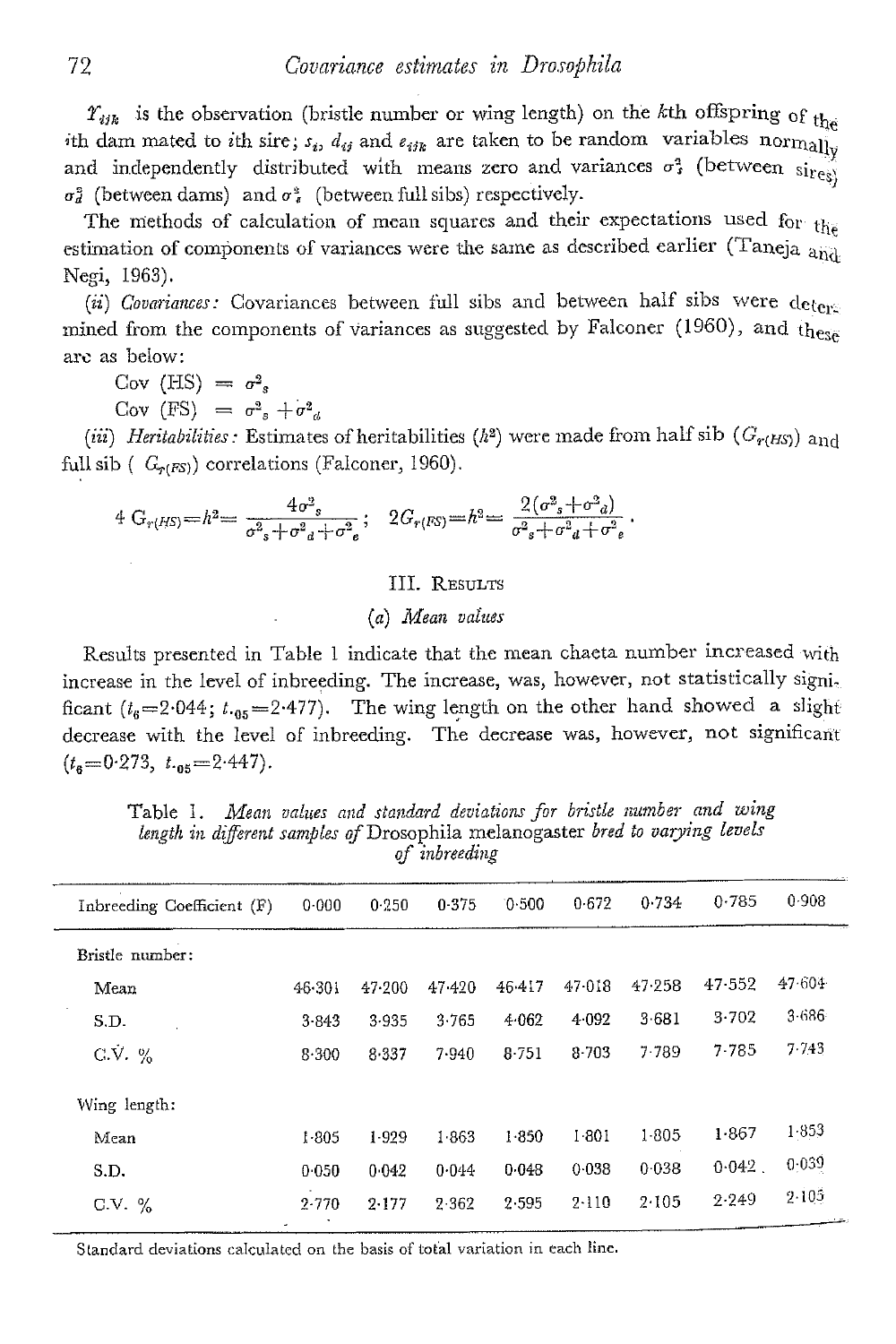In the case of bristle numbers, the variance increased up to an  $F$  value of 0.500 and tended to decline after that. The variance for wing length, declined with increase in  $F$  value from 0 to 0.908.

### *(b) Analysis of variance*

Results of the analysis of variance presented in Table 2 are summarised below:

*(i) BHstle number:* 

(1) There were highly significant differences between dams within sires in all the populations bred to varying levels of inbreeding.

(2) The variance between sires and between dams increased with increase in  $F$ value up to 0.672 and 0.500 respectively and it tended to decline afterwards to reach the original level at  $F=0$ .

(3) The variance between full sibs rose slightly up to  $F=0.25$  and tended to decline afterwards with increase in inbreeding.

### $(i)$  *Wing length:*

(1) The differences between sires were significant in all populations except in those with  $F$  values of 0.000, 0.500, and 0.908. The differences between dams within sires were, however, significant in all populations.

(2) The variance between sires did not show any particular trend in relation to the level of inbreeding.

(3) The variance between dams gradually decreased with increase in inbreeding and the variance at  $F=0.908$  was much lower than the value at  $F=0$ .

(4) The variance between full sibs decreased after  $F=0.250$ , and it remained steady after that except for some rise at  $F=0.500$ .

The components of variances derived from Table 2 are presented in Table 3.

### $(c)$  Govariances between full sibs and between half sibs

The results on covariances presented in Table  $4$  indicate the following points:

*(i) ~ristle 7~umber :* 

The covariances between full sibs and between half sibs for bristle number showed a rising trend with increase in the level of inbreeding. Both linear and curvilinear regressions of the estimates of covariances between half sibs  $(T)$  on F values  $(x)$  were calculated with the following equations:

 $\Upsilon = 2.147 + 1.166x$ 

$$
Y = 2.272 + 0.237x + 1.012x^2.
$$

Regression coefficients were not significant. In linear regression analysis, x accounted only for 12.7% of the total variation in  $\mathcal{X}$ . In the curvilinear regression analysis the second degree term accounted for  $11.8\%$  of total variation in *T*. Thus, statistically, there was no significant rise in estimates of covariances either in a linear or in a quadratic manner.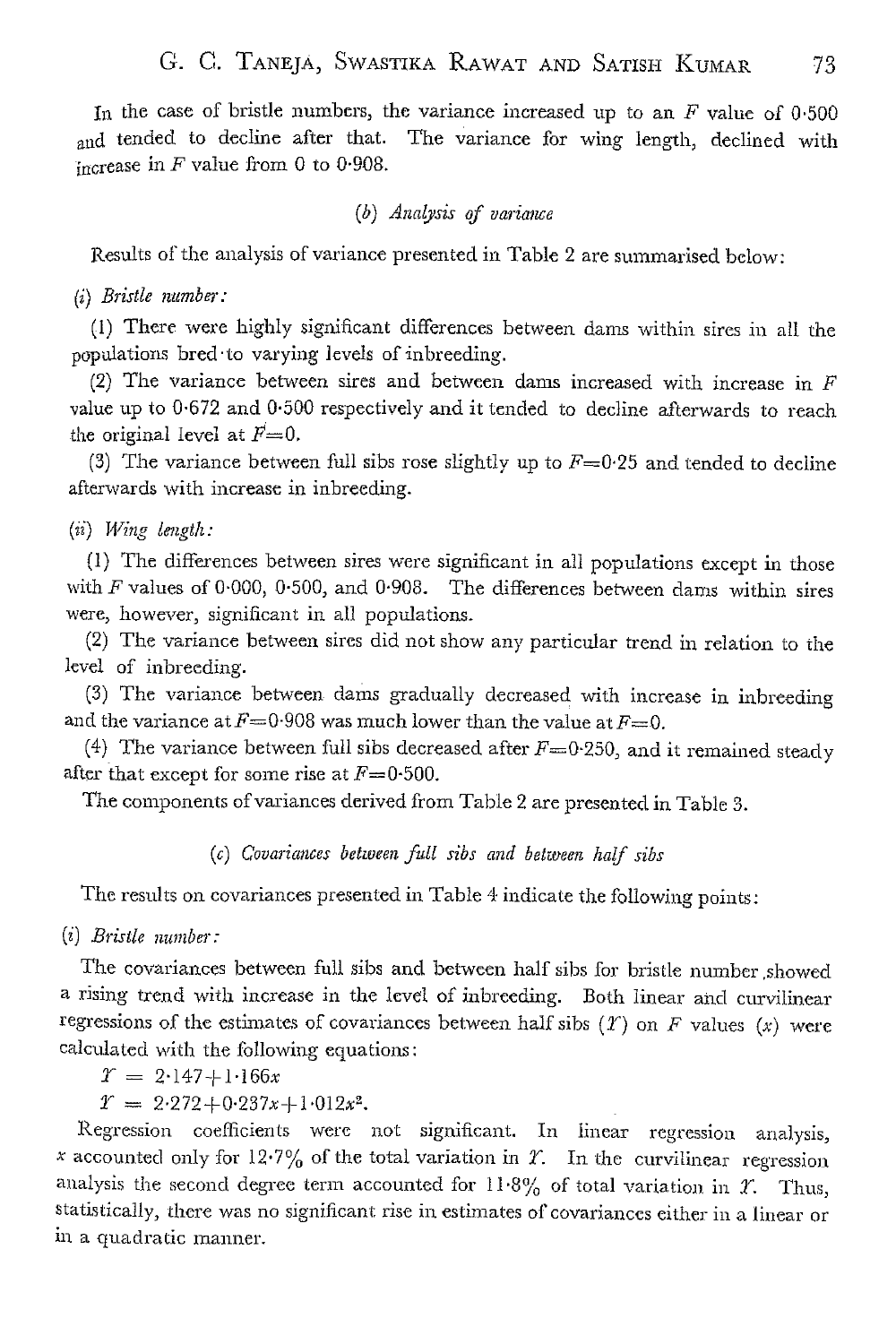|       |         |                 | Covariance     |                                | estimates         |              |                 | in Drosophila                  |                   |                                                                                     |
|-------|---------|-----------------|----------------|--------------------------------|-------------------|--------------|-----------------|--------------------------------|-------------------|-------------------------------------------------------------------------------------|
| 0.908 | М. 5.   |                 | 39-995**       | $17.905**$                     | 8-441             |              | 0-003116        | $0.002750**$                   | 0-000978          |                                                                                     |
|       | ti<br>J |                 | 55             | 33                             | 207               |              | 55              | S.                             | 185               |                                                                                     |
| 0.785 | M.S.    |                 | 46.594**       | 18-233**                       | 7-063             |              | 0-005400**      | $0 - 003133**$                 | 0.000865          |                                                                                     |
|       | 늰       |                 | S.             | ¥                              | 295               |              | S.              | Ŧ                              | 274               |                                                                                     |
| 0.734 | M.S.    |                 | 55-394**       | 20.063**                       | 8.653             |              | $0.004234**$    | 0-002070**                     | 0-000812          |                                                                                     |
|       | 는       |                 | 57             | 54                             | 326               |              | $\overline{5}$  | 54                             | 302               |                                                                                     |
| 0-672 | M S.    |                 | 53-016**       | 20-291**                       | 9-564             |              | 0-003178*       | 0.002297**                     | 0-000941          |                                                                                     |
|       | ي:<br>ت |                 | S              | $\frac{1}{2}$                  | 523               |              | 39              | $\overline{5}$                 | ន្ល               |                                                                                     |
| 0.500 | M.S.    |                 | 43.784*        | 32-083**                       | 9-283             |              | 0-00+406        | $0.003591**$                   | 0-001090          |                                                                                     |
|       | ان<br>م |                 | g              | $\overline{z}$                 | 64                |              | Z               | යු                             | 404               |                                                                                     |
| 0.375 | M.S.    |                 | 39-520**       | 18.939**                       | 8.569             |              | 0-005930**      | 0-005402**                     | 0-000906          |                                                                                     |
|       | ان<br>ت |                 | 85             | 3                              | 458               |              | B               | G                              | 416               |                                                                                     |
| 0.250 | M S.    |                 | 35-916**       | 21-738**                       | 10-505            |              | 0-004239 **     | 0-003903**                     | 0-000843          | **Significant at 1% level of probability<br>*Significant at 5% level of probability |
|       | ti<br>U |                 | 108            | g                              | 820               |              | 106             | g                              | 405               |                                                                                     |
| 0.000 | M.S.    |                 | $116$ 37.750** | $110.18-210$ <sup>34</sup>     | 675 10-110        |              | 0-003896        | 0-003755**                     | 0-002032          |                                                                                     |
|       | ť       |                 |                |                                |                   |              | $\frac{16}{11}$ | 107                            | 550               |                                                                                     |
|       |         | Bristle number: | Between sires  | Between dams with-<br>in sires | Between full sibs | Wing length: | Between sires   | Between dams with-<br>in sites | Between full sibs |                                                                                     |

Table 2. Results of analysis of variance

 $74$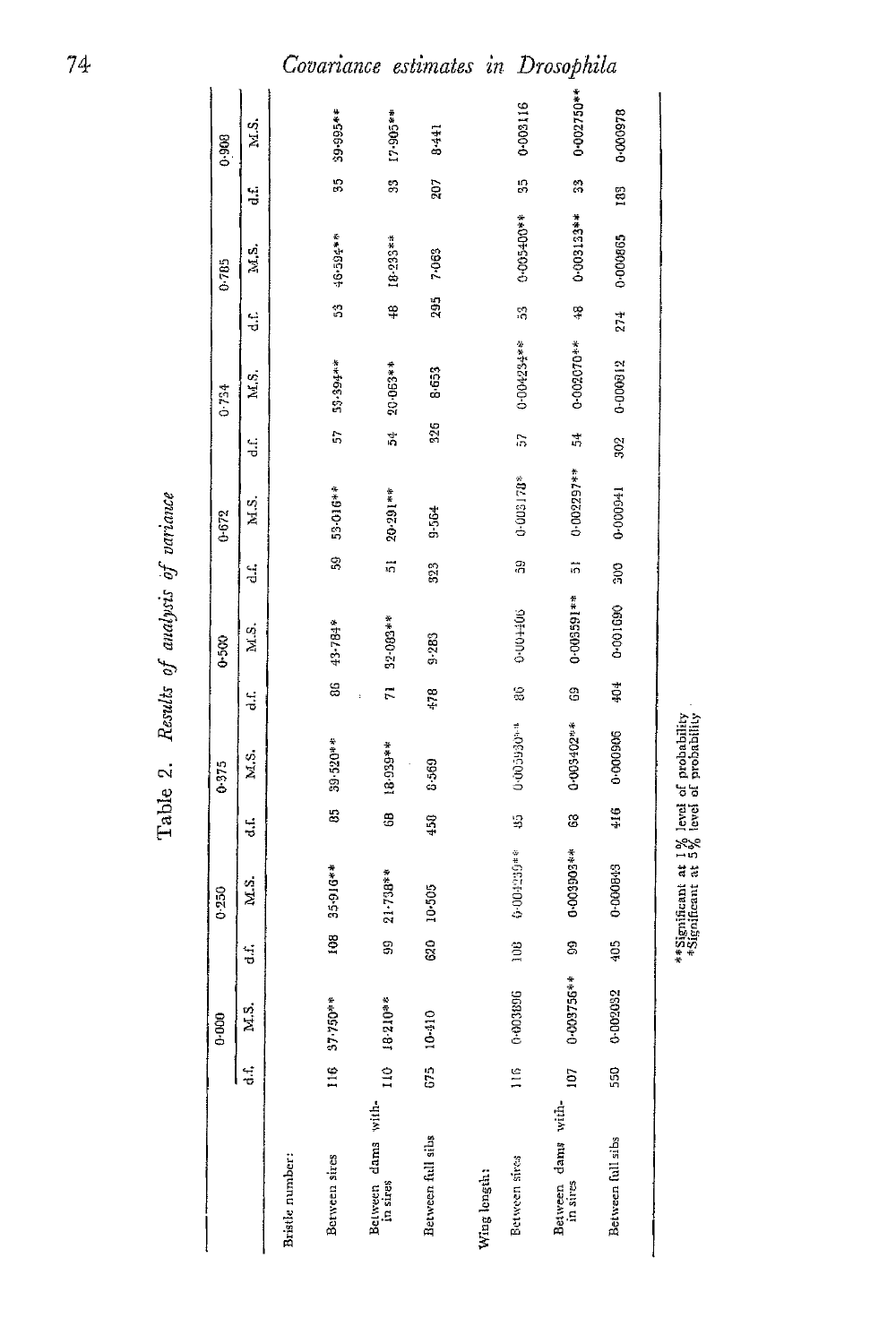| Inbreeding Coefficient<br>$(\mathrm{F})$                                                                                       | 0.000     | $0 - 250$ | 0.375    | 0.500     | 0.672    | 0.734    | 0.785                                                                                                                                                                                                              | 0.908    |
|--------------------------------------------------------------------------------------------------------------------------------|-----------|-----------|----------|-----------|----------|----------|--------------------------------------------------------------------------------------------------------------------------------------------------------------------------------------------------------------------|----------|
| Bristle number:                                                                                                                |           |           |          |           |          |          |                                                                                                                                                                                                                    |          |
| $\sigma_{\rm o}^{\rm u}$                                                                                                       | 2-244     | 2.030     | 2995     | $1 - 601$ | 4.525    | 1.875    | 3.803                                                                                                                                                                                                              | 2.886    |
| $\sigma^2_d$                                                                                                                   | 1.693     | 2.985     | 2.726    | 5-700     | 2.747    | 3.178    | 2.927                                                                                                                                                                                                              | 2.366    |
| ه<br>0                                                                                                                         | 10-548    | 10.505    | 8.569    | 9.283     | 9.564    | 8-653    | 7.063                                                                                                                                                                                                              | 8441     |
| وي                                                                                                                             | 14.485    | 15-520    | 14.230   | 16-584    | 16-836   | 13-706   | 13-793                                                                                                                                                                                                             | 13-693   |
| Wing length:                                                                                                                   |           |           |          |           |          |          |                                                                                                                                                                                                                    |          |
| م<br>م                                                                                                                         | 0.000006  | 0.000323  | 0.000374 | 0.000117  | 0.00012  | 0.000291 | 0.000432                                                                                                                                                                                                           | 0-000051 |
| ್ಚೆ                                                                                                                            | 0-000514  | 0.000899  | 0.000706 | 0-000540  | 0-000374 | 0.000373 | 0-000636                                                                                                                                                                                                           | 0.000480 |
| $\sigma_a^2$                                                                                                                   | 0.002032  | 0-000843  | 0.000906 | 0-001690  | 0-000941 | 0.000812 | 0-000865                                                                                                                                                                                                           | 0.000978 |
| .<br>0                                                                                                                         | 002552    | 0.002075  | 001986   | 002347    | -001436  | 0.001376 | 0.001933                                                                                                                                                                                                           | 0-001509 |
| $\sigma^2_{\ a}$ , $\sigma^2_{\ a}$ , $\sigma^2_{\ a}$ , denote components due to sire, dam, full sib, and iotal respectively. |           |           |          |           |          |          |                                                                                                                                                                                                                    |          |
| Table 4.                                                                                                                       |           |           |          |           |          |          | Estimates of covariances between full sibs (Cov (FS)) and between half sibs (Cov (HS)) for bristle number and wing length<br>in different samples of Drosophila melanogaster bred to varying levels of inbreeding. |          |
| Inbreeding Coefficient<br>(F)                                                                                                  | 0.000     | 0.250     | 0.375    | 0.500     | 0.672    | 0.734    | 0.785                                                                                                                                                                                                              | 0.908    |
| Bristle number:<br>Cov (FS)                                                                                                    | 937       | 5-015     | 5-661    | 7-301     | 7.272    | 5-053    | 6-730                                                                                                                                                                                                              | 5-252    |
| Cov (HS)                                                                                                                       | .244<br>N | 2.030     | 2.935    | 1.601     | 4.525    | 1.875    | 3.803                                                                                                                                                                                                              | 2.886    |
| Wing length:                                                                                                                   |           |           |          |           |          |          |                                                                                                                                                                                                                    |          |
| Cov $(FS)$                                                                                                                     | 000520    | 0.001222  | 0.001080 | 0.000657  | 0.000495 | 0-000664 | 0.001068                                                                                                                                                                                                           | 0-000531 |
| $Cov$ (HS)                                                                                                                     | -000006   | 0-000323  | 0-000374 | 0.000117  | 0.000121 | 0-000291 | 0.000432                                                                                                                                                                                                           | 0-000051 |

Table 3. Components of variances derived from Table 2.

75

G. C. TANEJA, SWASTIKA RAWAT AND SATISH KUMAR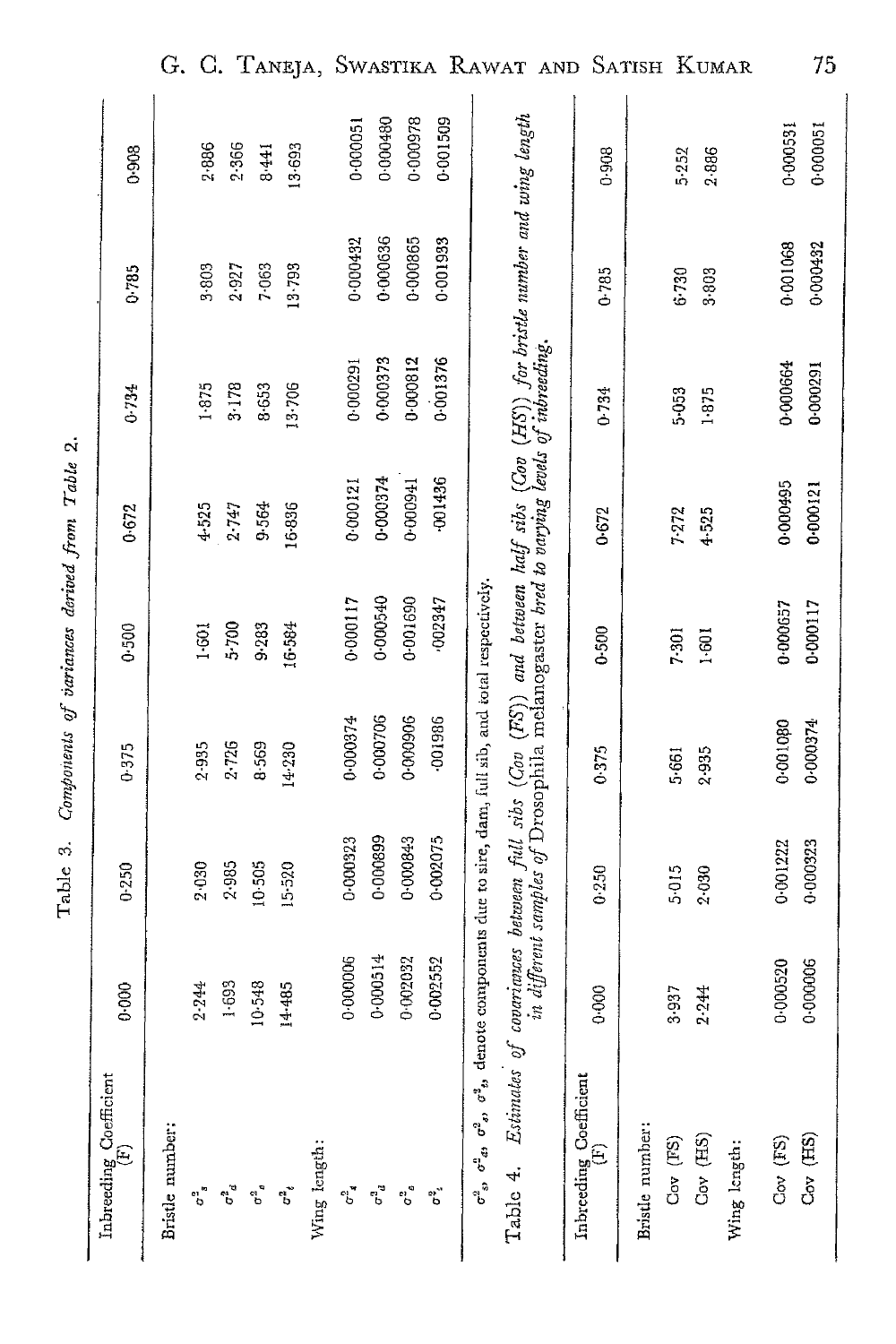Similarly, both linear and curvilinear regressions were fitted to full sib data with the following equations :

 $\Upsilon = 4.753 + 1.941x$ 

 $\Upsilon = 3.658 + 10.021x + 8.796x^2$ .

Neither the linear nor the curvilinear regression coefficients were significant. In the linear equation, the x accounted for 24% of the variation in  $T$ , which was not significant. In the curvilinear regression, the multiple correlation coefficient,  $R^2$ =0.53 was not significant. Although a high value of  $R$  was obtained, due to the relatively small number of observations, it did not approach significance.

*(ii) Wing length:* 

The covariances between full sibs and between half sibs increased up to an  $F$  value of 0.375, and decreased again at F values of 0.500 and 0.672 followed with a rise at  $F=0.785$  and fall at  $F=0.908$ . Therefore, the estimates fluctuated with the rise in the level of inbreeding and did not present any specific trend.

### *(d) Estimates of heritabilities*

The estimates of heritabilities for wing length and bristle number in different popula $\ast$ tions bred to varying levels of inbreeding are presented in Table 5. These estimates, unlike those of covariances (Table 4), take into account the variance due to the environment, but still show the same trend as those for covariances.

| Inbreeding Coefficient (F)                                                                                     | 0.000 | 0.250 | 0.375 | 0.500  | 0.672   | 0.734 | 0.785   | 0.908 |
|----------------------------------------------------------------------------------------------------------------|-------|-------|-------|--------|---------|-------|---------|-------|
| Bristle number:                                                                                                |       |       |       |        |         |       |         |       |
| $\frac{2(\sigma_s^2+\sigma_d^2)}{\sigma_s^2+\sigma_d^2+\sigma_d^2}$                                            | 0.544 | 0.646 | 0.796 | 0.880. | 0.864   | 0.737 | 0.976   | 0.767 |
| $4\sigma^2$ ,<br>$\overline{\sigma^2_s + \sigma^2_d + \sigma^2_s}$                                             | 0.620 | 0.523 | 0.825 | 0.386  | 1 0 7 5 | 0.547 | $1-103$ | 0.843 |
| Wing length:                                                                                                   |       |       |       |        |         |       |         |       |
| $\frac{2(\sigma^2 + \sigma^2)}{\sigma^2 + \sigma^2 + \sigma^2 + \sigma^2}$                                     | 0.408 | 1.178 | 1.087 | 0.559  | 0.690   | 0.965 | 1.105   | 0.704 |
| $4\sigma^2$<br>$\overline{\sigma^2 {}_\mathfrak{g}\!+\!\sigma^2 {}_\mathfrak{g}\!+\!\sigma^2 {}_\mathfrak{a}}$ | 0.010 | 0.623 | 0.752 | 0.199  | 0.336   | 0.845 | 0.894   | 1.282 |

Tabl6 5. *Estimates of heritabilities* 

#### IV. DISCUSSION

Taneja and Negi (1963) reported that, on the average, the full sib covariances for bristle number were twice as much as those of half sibs, and the estimates increased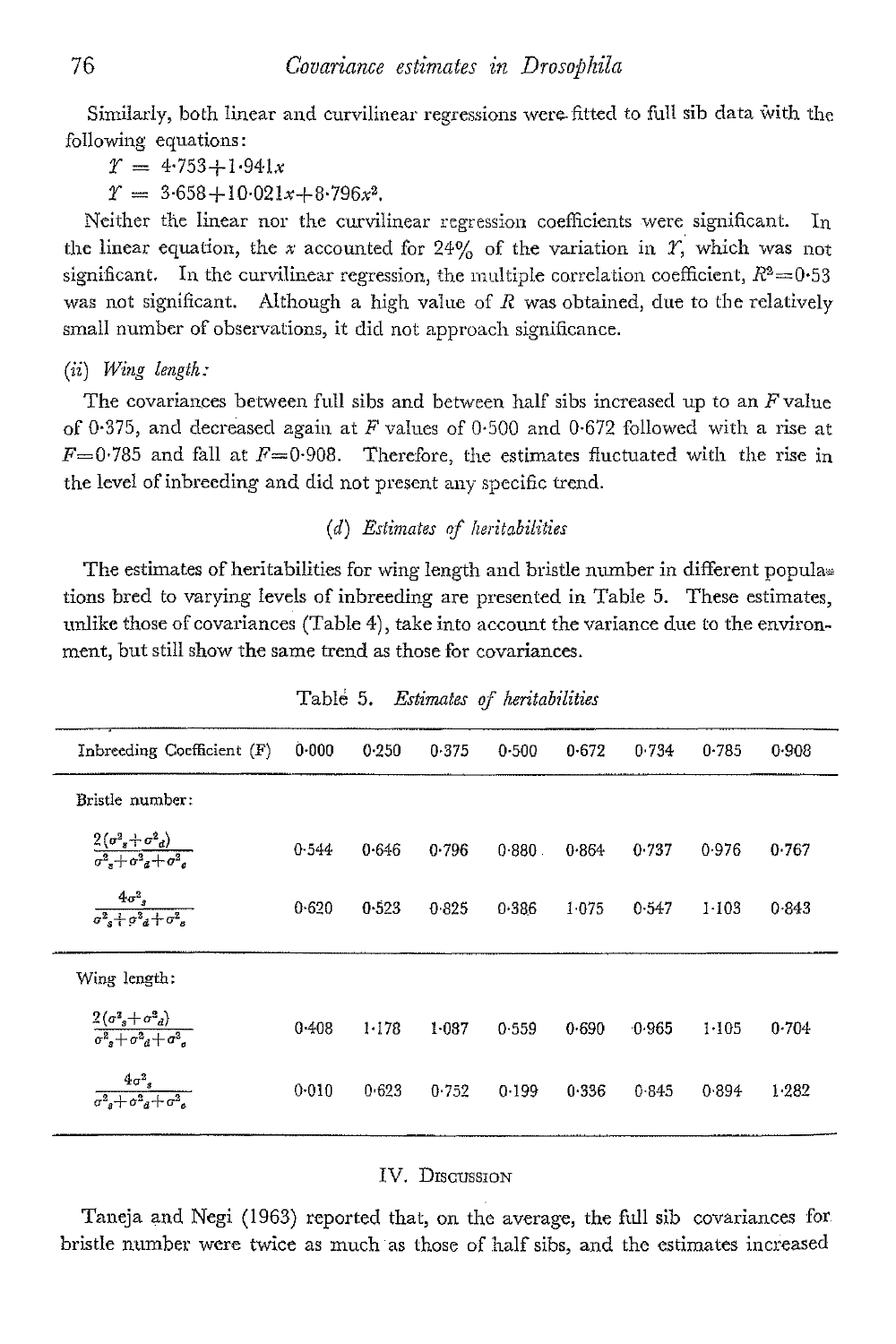linearly in relation to the increase in the level of inbreeding. The results of the present study confirm our previous findings. However, the data in this study were twice as Iarge as those reported eariier, and therefore provided more precise estimates. The results have shown that statistically there is no significantrise in the value of covariances between full sibs or between halfsibs with an increase in the level of inbreeding.

So far as the trend in the estimates of covariances in relation to levels of inbreeding is concerned, there is reasonable agreement between the estimated and the theoretical values. If we consider the estimates of covariances in a random bred population  $(F=0)$  as the true estimates, the expected values of these estimates for each inbred population, can be worked out, using the formulae already described by Taneja and Negi (1963). However, since the estimated covariances between half sibs in a random bred population were lower than those at  $F=0.250$ , it appears that there differences are due to sampling errors. Therefore, the estimated values for covariances for the population with  $F=0.250$  may be used instead of those estimated for random bred population. The estimated and expected values of covariances between full sibs and between half sibs for bristle number are as under.

| Inbreeding<br>coefficient | Cov (HS)  |           | $Cov$ (FS) |           |  |
|---------------------------|-----------|-----------|------------|-----------|--|
|                           | Expected  | Estimated | Expected   | Estimated |  |
| 0.000                     | 2.030     | 2.147     | 3.937      | $4 - 753$ |  |
| 0.250                     | 2.736     | 2.449     | 4-921      | $5 - 238$ |  |
| 0.375                     | $2 - 793$ | $2 - 456$ | 5.331      | 5.481     |  |
| 0.500                     | 3.045     | 2.484     | 5.906      | 5.724     |  |
| 0.672                     | 3.394     | 2.522     | 6.583      | 6.059     |  |
| 0.734                     | 3.516     | $2 - 536$ | 6.827      | 6.178     |  |
| 0.785                     | $3 - 622$ | 2.547     | $7-024$    | 6.277     |  |
| 0.908                     | $3 - 873$ | 2.575     | 7.520      | $6 - 515$ |  |

The covariance estimates for full sibs are more reliable than those for half sibs, because the former are calculated by adding the sire and dam components  $(\sigma^2_{\sigma} + \sigma^2_{\sigma})$ and this should eliminate some of the sampling errors. In population with inbreeding coefficients below 0.500, the estimated values for covariances between full sibs tend to be higher than the expected values and in populations with inbreeding coefficients higher than 0.500, the estimated values are below the expected ones. It would, therefore, appear that "too little" and "too much" inbreeding are partially compensated for.

The estimates of covariances on wing length do not present any specific trend. After an initial rise at  $F=0.250$  it tended to decline gradually till  $F=0.785$  was reached when it rose again followed with a fall at  $F=0.908$ . The rise in the relationship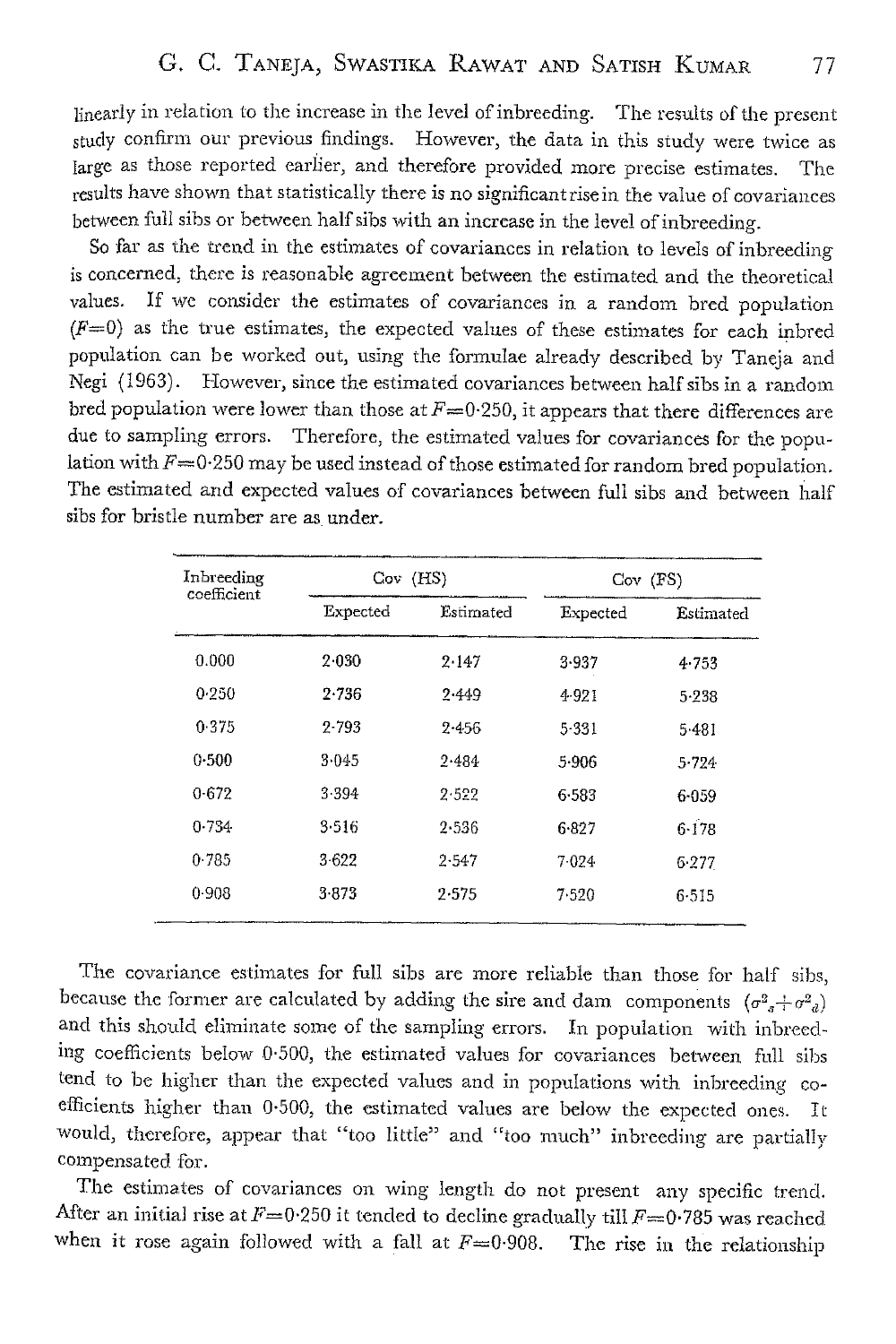amongst individuals at  $F=0.250$  and  $F=0.785$  may be due partly to common environ. mental variation which contributes chiefly to the resemblance between sibs. In an earlier study (Taneja and Negi, I963) it was observed that the covariances amongst sibs showed a curvilinear increase with concavity towards the axis representing  $F$  values. The present study did not confirm our earlier findings.

The results of this study as well as the earlier work suggest clearly that the covariances for wing length, unlike those for bristle number, do not follow the expected theoretical Lrend. These differences in the pattern of covariances among relatives for the two characters may be due to their relative importance for fitness. Bristle number contributes little towards fitness whereas wing length does.

In the case of bristle number, only in three populations  $(F=0.250, 0.500$  and  $0.734)$ is  $\sigma^2_d$ , the dam component, greater than  $\sigma^2_s$ , the sire component, thus indicating the non-additive effects of genes. Data on wing length, however, show that  $\sigma^2_d$  is larger than  $\sigma_s^2$  in all the eight populations. Our data therefore allow the estimation of dominance for'the characters in question.

If there is random mating in a population and there is no linkage,

Cov (HS)  $=\frac{1}{4}\sigma_A^3 + 1/16\sigma_A^2 + \ldots$ 

and

 $\text{Cov (FS)} = \frac{1}{2} \sigma_A^2 + \frac{1}{4} \sigma_B^2 + \frac{1}{4} \sigma_{AA}^2 + \ldots$ 

If the parents are individuals arising by inbreeding to degree  $F$  in such a population, then (Cockerham, 1954; Kempthorne, 1957)

Cov (HS) = 
$$
\left(\frac{1+F}{4}\right) \sigma_A^2 + \left(\frac{1+F}{4}\right)^2 \sigma_{AA}^2 + \dots
$$

and

Cov (FS) = 
$$
\left(\frac{1+F}{2}\right) \sigma_A^2 + \left(\frac{1+F}{2}\right)^2 \sigma_B^2 + \left(\frac{1+F}{2}\right)^2 \sigma_{A}^2 + \ldots
$$

If the parents are completely inbred

Cov (HS) =  $\frac{1}{2} \sigma_A^2 + \frac{1}{4} \sigma_A^2 + \ldots$ and Cov (FS)  $= \sigma_A^2 + \sigma_B^2 + \sigma_{AA}^2 + \ldots$ 

 $\therefore \sigma_{\theta}^2 = \text{Cov (FS)}-2 \text{ Cov (HS)}$  (neglecting interactions),

 $\sigma_{g}^{2}$ , the additive genetic variance=Cov (HS),

and the average degree of dominance " $a$ " is estimated as under:

$$
``a" = \frac{\sigma_b^2}{\sigma_s^2} = \frac{\text{Cov (FS)} - 2 \text{ Cov (HS)}}{\text{Cov (HS)}}.
$$
\n(1)

If the lines are inbred to varying levels of inbreeding 0.000, 0-250, 0.375, 0.500, 0.672, 0.734, 0.785 and 0.908, as in this study, the term in (1) may be multiplied by 1.00, 0.80, 0.73, 0.67, 0.60, 0.58, 0'56, 0.52 respectively for the estimation of "a". It will be seen that for  $F=0$ , the equation in (1) turns out to be:

$$
``a" = \frac{2\sigma_B^2}{\sigma_g^2} \, .
$$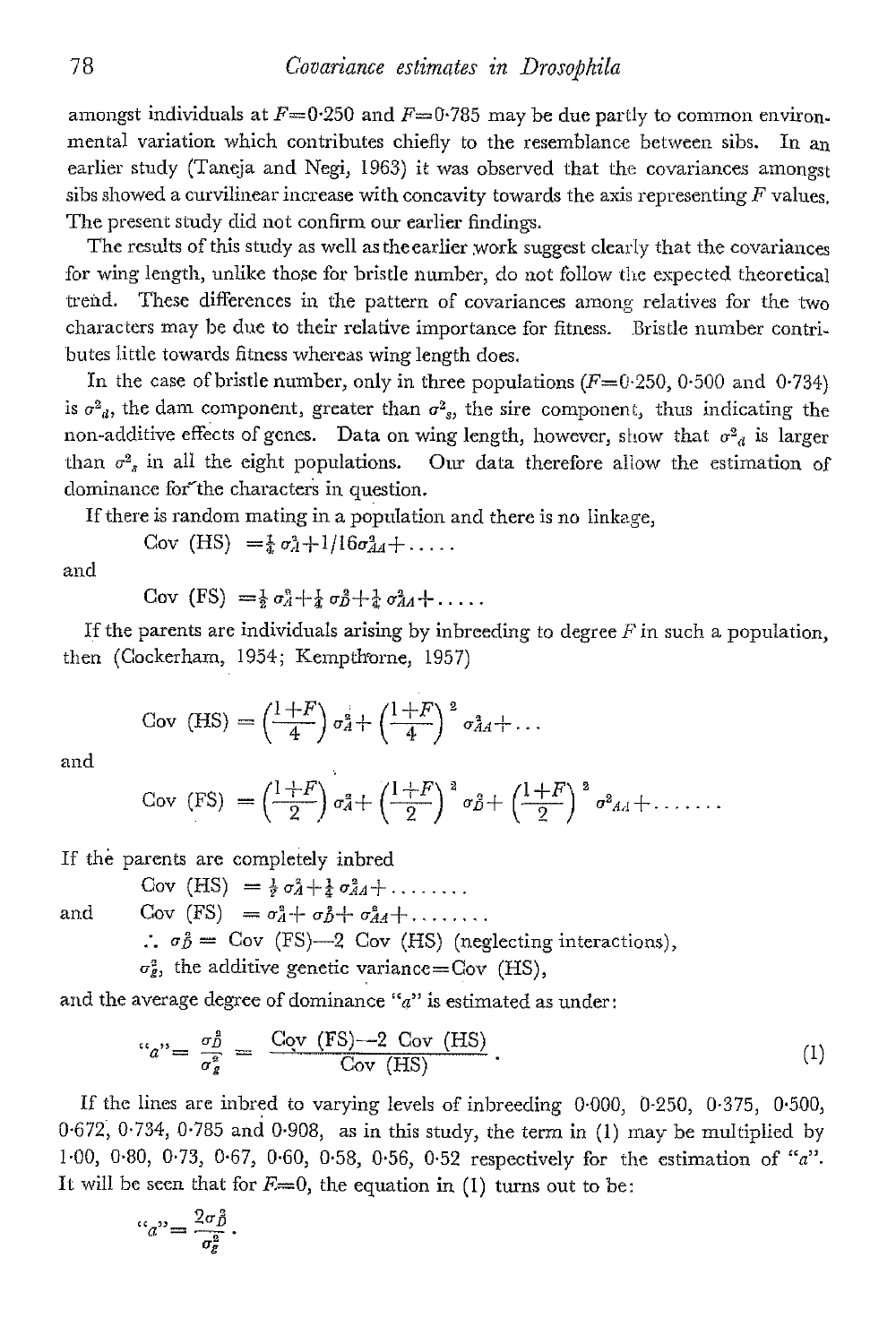| Inbreeding coefficient | Degree of dominance |
|------------------------|---------------------|
| 0.000                  | $11 - 660$          |
| 0.250                  | 1.629               |
| 0.375                  | $1 - 138$           |
| 0.500                  | 2.301               |
| 0.672                  | 1.466               |
| 0.734                  | 0.570               |
| 0.785                  | 1.816               |
| 0.908                  | 2.957               |
|                        |                     |

The estimates of average degrees of dominance, *"a",* for various inbred populations for wing length are given below.

The high value of 11.660 in  $F=0$  is apparently due to sampling errors. Comstock <sup>and</sup> Robinson (1948) stated that if "a" is greater than zero, a degree of dominance in  $\frac{1}{2}$  action of genes conditioning the character in question is indicated. If it is greater  $^{1631}_{644}$  one, overdominance is indicated. The tests of significance applied to our data  $^{906}_{988}$ est that the estimates are significantly greater than zero. Except for one estimate  $\mathbb{S}^{c_{i+1}}$  all other values are greater than one and, therefore, it is probable that there is **White** detable variation due to over dominance of genes in this character. This confirms  $^{\circ}_{\bullet\text{se}}$ carlier findings of Reeve and Robertson (1953). Further, Lerner (1954) has also **wheluded-that over-dominance with respect to fitness and characters closely connected** with the second and very important phenomenon. A contrary view is, however,  $*$  ssed by Mathur (1955) that much of what appears to be over-dominance with **Note that the community of the community of the community of the community of the community of the community of the community of the community of the community of the community of the community of the community of the com** where the conditions of the late of the late the problem of over-dominance still  $\frac{N}{2}$ <sup>1</sup>  $\frac{N}{2}$  and open question.

which is study, inbreeding has not affected the mean chaeta number or the wing length. water which, moreoning moreover that is and Negi (1963) have, however, shown that that where the causes reduction in the size of wing length. If the genes that increase the we cause i current in the case of the character are dominant over their alleles that reduce the value, then we we characted are documented in a community of the population mean. We are, therefore, unable we will testure in a reduction of the reference of the explain the failure of inbreeding to cause reduction in wing length, particularly **Figure 14** Intertation of the variation has been found to be due to dominant effects of genes.

well known that inbreeding causes an increase in environmental variance, and we known that midtedling worses in the control of the causes of this have been discussed by several workers (Robertson and Reeve, 1952a ;  $r_{\rm eff} \sim \frac{1953}{1953}$ ; Haldane, 1954; and others). Our results suggest that, to a certain suggest that, to a certain which is the total variance increases with increase in the level of inbreeding and beyond with the total variance interests the total variance in each of the two characters increased  $R \leq 0.500$  and after that it tended to decline. Apparently, beyond a level, the